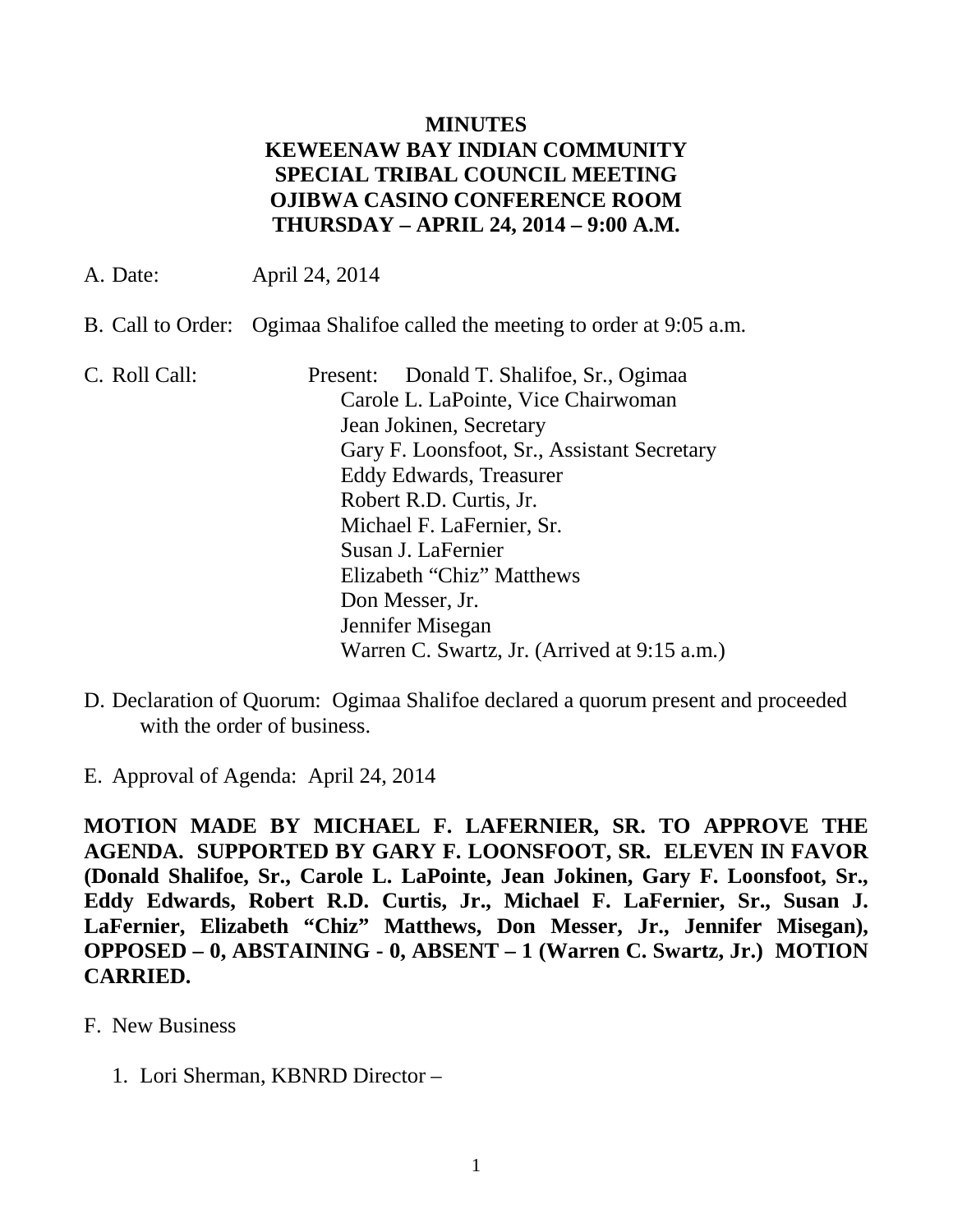a) KB-022-2014 KBIC People's Garden

**MOTION MADE BY EDDY EDWARDS TO ALLOW NATURAL RESOURCES DEPARTMENT TO SEEK FUNDING AND TO BRING FORWARD THE RESOLUTION AT A LATER DATE. SUPPORTED BY JEAN JOKINEN. ELEVEN IN FAVOR (Donald Shalifoe, Sr., Carole L. LaPointe, Jean Jokinen, Gary F. Loonsfoot, Sr., Eddy Edwards, Robert R.D. Curtis, Jr., Michael F. LaFernier, Sr., Susan J. LaFernier, Elizabeth "Chiz" Matthews, Don Messer, Jr., Jennifer Misegan), OPPOSED – 0, ABSTAINING - 0, ABSENT – 1 (Warren C. Swartz, Jr.) MOTION CARRIED.**

b) Spring Walleye Spearing Season

**MOTION MADE BY CAROLE L. LAPOINTE TO HIRE THE 4 WORKERS FOR THE CREEL POSITIONS FOR THE WALLEYE SEASON FOR 4 WEEKS IF NEEDED. SUPPORTED BY ROBERT R.D. CURTIS, JR. TWELVE IN FAVOR (Donald Shalifoe, Sr., Carole L. LaPointe, Jean Jokinen, Gary F. Loonsfoot, Sr., Eddy Edwards, Robert R.D. Curtis, Jr., Michael F. LaFernier, Sr., Susan J. LaFernier, Elizabeth "Chiz" Matthews, Don Messer, Jr., Jennifer Misegan), OPPOSED – 0, ABSTAINING - 0, ABSENT – 1 (Warren C. Swartz, Jr.) MOTION CARRIED.**

**Warren C. Swartz, Jr. arrived at 9:15 a.m.**

2. Kathy Mayo, Community Health Director – Adult Tobacco Survey

**MOTION MADE BY WARREN C. SWARTZ, JR. TO APPROVE THE REDISTRIBUTION OF TELEPHONE NUMBERS REQUESTED BY KATHY MAYO FOR THE PURPOSES OF THE ADULT TOBACCO SURVEY. SUPPORTED BY JENNIFER MISEGAN. TWELVE IN FAVOR (Donald Shalifoe, Sr., Carole L. LaPointe, Jean Jokinen, Gary F. Loonsfoot, Sr., Eddy Edwards, Robert R.D. Curtis, Jr., Michael F. LaFernier, Sr., Susan J. LaFernier, Elizabeth "Chiz" Matthews, Don Messer, Jr., Jennifer Misegan, Warren C. Swartz, Jr.), OPPOSED – 0, ABSTAINING - 0, ABSENT – 0 MOTION CARRIED.**

- 3. Jean Jokinen, Secretary
	- a) BIA Climate Change Resolution KB-024-2014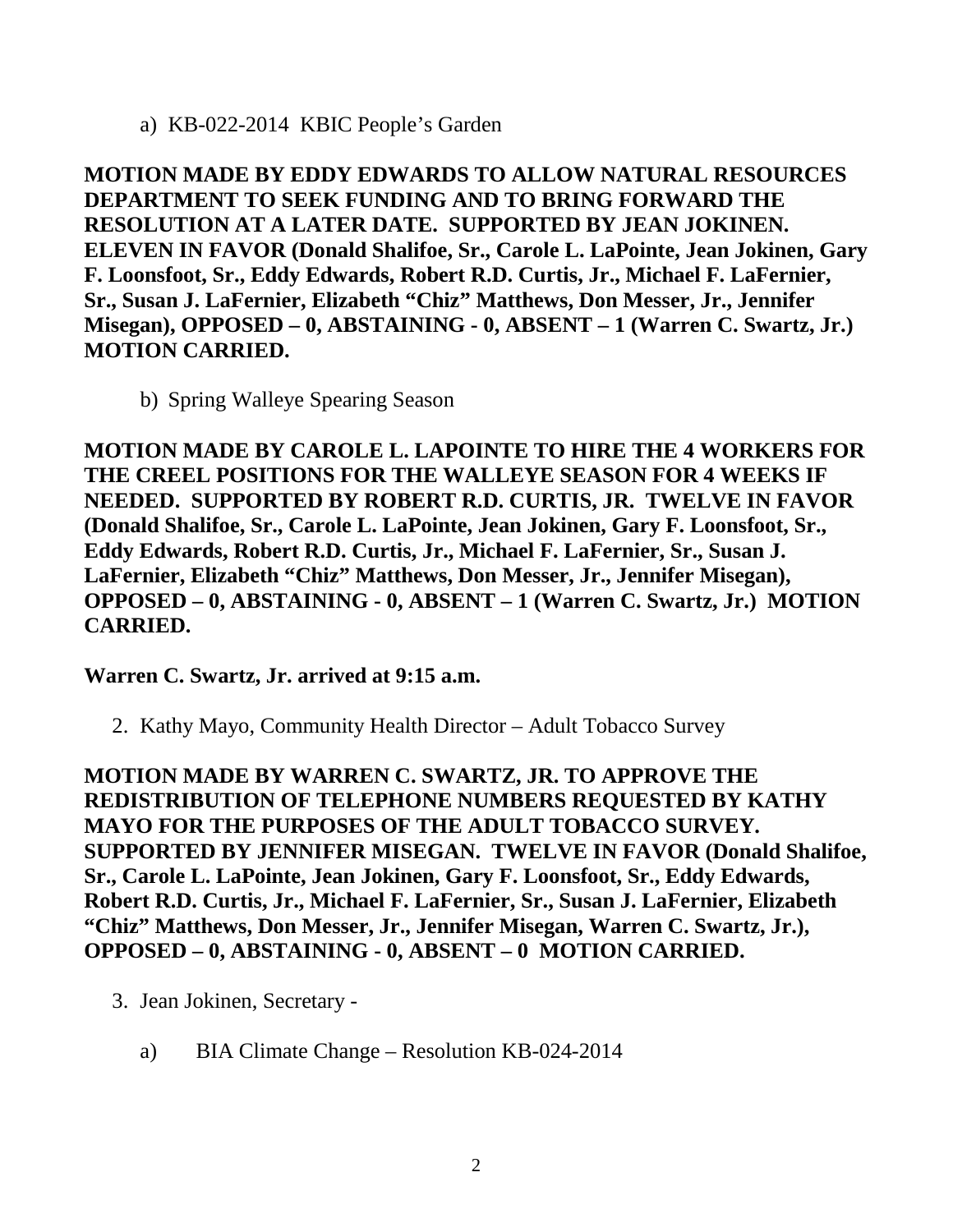**MOTION MADE BY EDDY EDWARDS TO APPROVE RESOLUTION KB-024- 2014. SUPPORTED BY GARY F. LOONSFOOT, SR. TWELVE IN FAVOR (Donald Shalifoe, Sr., Carole L. LaPointe, Jean Jokinen, Gary F. Loonsfoot, Sr., Eddy Edwards, Robert R.D. Curtis, Jr., Michael F. LaFernier, Sr., Susan J. LaFernier, Elizabeth "Chiz" Matthews, Don Messer, Jr., Jennifer Misegan, Warren C. Swartz, Jr.), OPPOSED – 0, ABSTAINING - 0, ABSENT – 0 MOTION CARRIED.**

b) BIA Conservation Officer – Resolution KB-025-2014

**MOTION MADE BY SUSAN J. LAFERNIER TO APPROVE RESOLUTION KB-025-2014. SUPPORTED BY WARREN C. SWARTZ, JR. TWELVE IN FAVOR (Donald Shalifoe, Sr., Carole L. LaPointe, Jean Jokinen, Gary F. Loonsfoot, Sr., Eddy Edwards, Robert R.D. Curtis, Jr., Michael F. LaFernier, Sr., Susan J. LaFernier, Elizabeth "Chiz" Matthews, Don Messer, Jr., Jennifer Misegan, Warren C. Swartz, Jr.), OPPOSED – 0, ABSTAINING - 0, ABSENT – 0 MOTION CARRIED.**

**MOTION MADE BY JENNIFER MISEGAN TO GO INTO CLOSED SESSION. SUPPORTED BY ROBERT R.D. CURTIS, JR. TWELVE IN FAVOR (Donald Shalifoe, Sr., Carole L. LaPointe, Jean Jokinen, Gary F. Loonsfoot, Sr., Eddy Edwards, Robert D. Curtis, Jr., Michael F. LaFernier, Sr., Susan J. LaFernier, Elizabeth "Chiz" Matthews, Don Messer, Jr., Jennifer Misegan, Warren C. Swartz, Jr.), OPPOSED – 0, ABSTAINING - 0, ABSENT – 0. MOTION CARRIED.**

**MOTION MADE BY EDDY EDWARDS TO GO INTO OPEN SESSION. SUPPORTED BY ROBERT R.D. CURTIS, JR. TWELVE IN FAVOR (Donald Shalifoe, Sr., Carole L. LaPointe, Jean Jokinen, Gary F. Loonsfoot, Sr., Eddy Edwards, Robert D. Curtis, Jr., Michael F. LaFernier, Sr., Susan J. LaFernier, Elizabeth "Chiz" Matthews, Don Messer, Jr., Jennifer Misegan, Warren C. Swartz, Jr.), OPPOSED – 0, ABSTAINING - 0, ABSENT – 0. MOTION CARRIED.**

G. Closed Session:

- 1. Carole L. LaPointe, Vice Chairwoman Dale Schmeisser's Contract
- 2. Dan MacNeil, Tribal Attorney Office Administrator KARS Agreement
- 3. Jennifer Misegan Enterprise Employee Grievance 002-14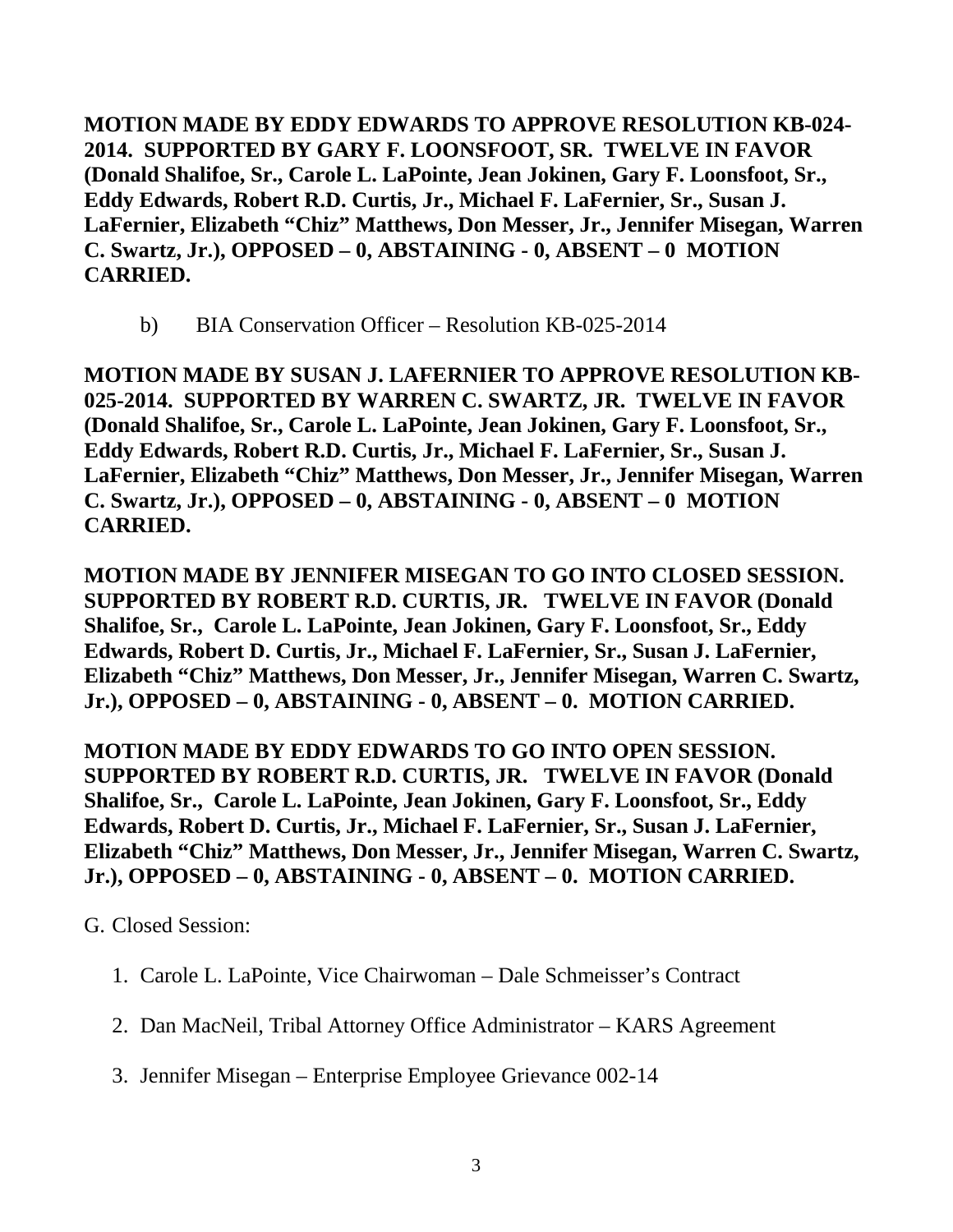## **10 MINUTE BREAK DURING CLOSED SESSION (WAITING FOR DALE SHALIFOE TO ARRIVE)**

**MOTION MADE BY CAROLE L. LAPOINTE TO UPHOLD THE MANAGER'S DECISION ON ENTERPRISE EMPLOYEE GRIEVANCE 002-14. SUPPORTED BY ROBERT R.D. CURTIS, JR. FIVE IN FAVOR (Donald Shalifoe, Sr., Carole L. LaPointe, , Eddy Edwards, Robert R.D. Curtis, Jr., Don Messer, Jr.), OPPOSED – 5 (Michael F. LaFernier, Sr., Susan J. LaFernier, Elizabeth "Chiz" Matthews, Jennifer Misegan, Warren C. Swartz, Jr.), ABSTAINING – 2 (Jean Jokinen, Gary F. Loonsfoot, Sr.), ABSENT – 0 TIED VOTE. NO ACTION TAKEN.**

**MOTION MADE BY EDDY EDWARDS TO APPROVE THE KARS AGREEMENT. SUPPORTED BY SUSAN J. LAFERNIER. TWELVE IN FAVOR (Donald Shalifoe, Sr., Carole L. LaPointe, Jean Jokinen, Gary F. Loonsfoot, Sr., Eddy Edwards, Robert R.D. Curtis, Jr., Michael F. LaFernier, Sr., Susan J. LaFernier, Elizabeth "Chiz" Matthews, Don Messer, Jr., Jennifer Misegan, Warren C. Swartz, Jr.), OPPOSED – 0, ABSTAINING - 0, ABSENT – 0 MOTION CARRIED.**

**MOTION MADE BY EDDY EDWARDS TO APPROVE THE SERVICES AGREEMENT BETWEEN THE KBIC AND DALE SCHMEISSER PH.D WITH THE CHANGES UP TO 384 HOURS. SUPPORTED BY ROBERT R.D. CURTIS, JR. TWELVE IN FAVOR (Donald Shalifoe, Sr., Carole L. LaPointe, Jean Jokinen, Gary F. Loonsfoot, Sr., Eddy Edwards, Robert R.D. Curtis, Jr., Michael F. LaFernier, Sr., Susan J. LaFernier, Elizabeth "Chiz" Matthews, Don Messer, Jr., Jennifer Misegan, Warren C. Swartz, Jr.), OPPOSED – 0, ABSTAINING - 0, ABSENT – 0 MOTION CARRIED.**

H. Adjournment:

**MOTION MADE BY JENNIFER MISEGAN TO ADJOURN AT 11:10 A.M. SUPPORTED BY CAROLE L. LAPOINTE. TWELVE IN FAVOR (Donald Shalifoe, Sr., Carole L. LaPointe, Jean Jokinen, Gary F. Loonsfoot, Sr., Eddy Edwards, Robert R.D. Curtis, Jr., Michael F. LaFernier, Sr., Susan J. LaFernier, Elizabeth "Chiz" Matthews, Don Messer, Jr., Jennifer Misegan, Warren C. Swartz, Jr.), OPPOSED – 0, ABSTAINING - 0, ABSENT – 0 MOTION CARRIED.**

Next meeting scheduled is Saturday, May 3, 2014 at 9:00 a.m.